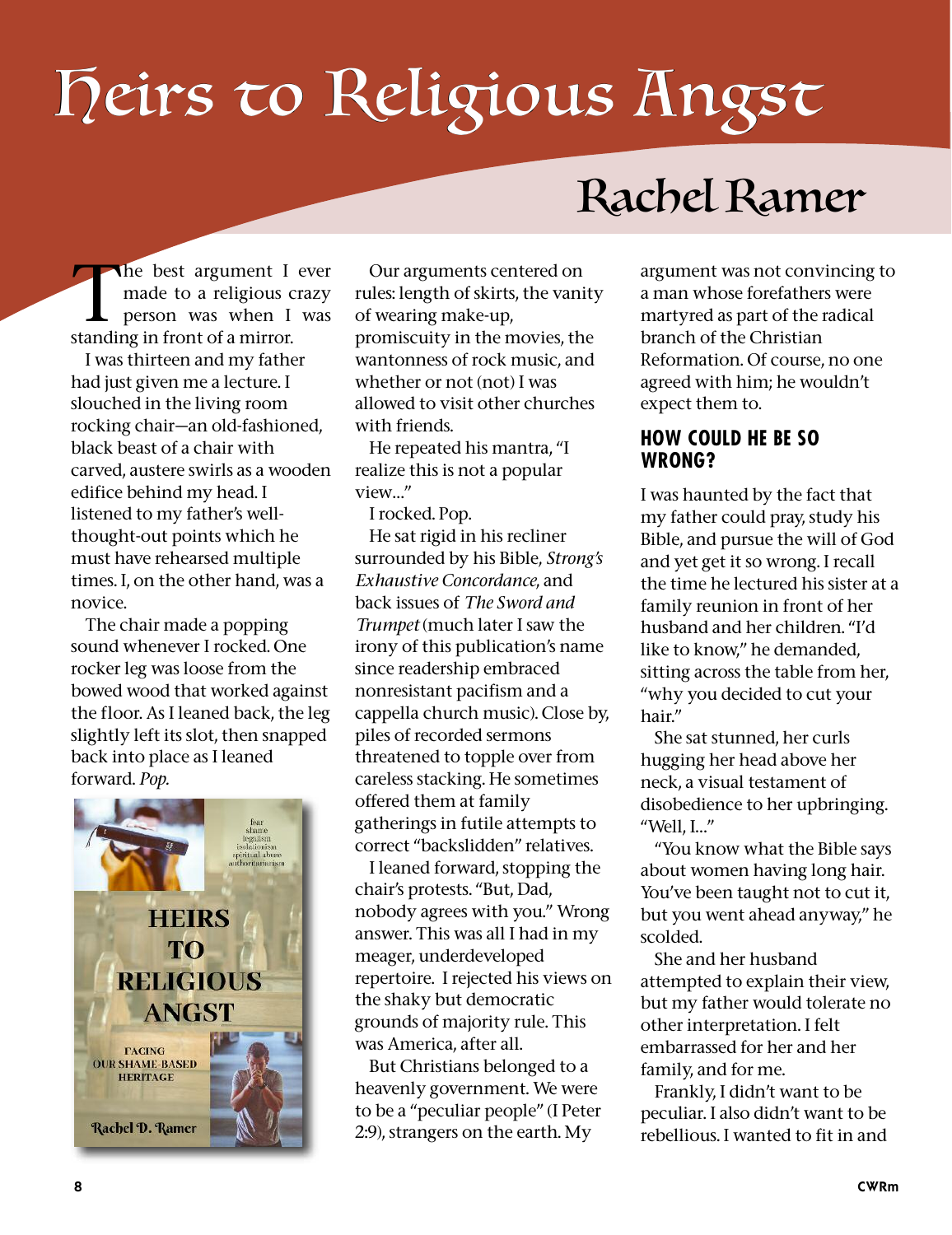grow up normal—whatever that was. A desire for normalcy was seen as a desire to go the "way of the world" or to take the broad path to hell.

In our living room, my father leaned forward in response to my statement. "I don't care what anyone else thinks, only what God thinks," he clarified.

During the rocking of the chair and the pop of the loose leg, my father articulated how his views made perfect sense. His rationale etched into my brain and yanked at my emotions. His reasons faded from his tone and intonation, dislodging from his image and became my own. The echo adapted to my tone, my intonation, and my image in the mirror. The religious crazies claimed squatter's rights between my ears.

I retreated to my room where I could formulate a defense—and deliver it to the person in the mirror.

The arguments continued between my mirror image and me. I gave up discussing religion with my father, but I didn't abandon my internal disputes. I became a rule-keeper afraid of a misstep that would doom me to hell. Then, I became a doubting Christian, fine-tuning doctrine in frantic endeavors to avoid deception—that abhorrent category of being wrong. Next came an obsession with Christian apologetics--defending the faith intellectually- eventually acquiring a library of books in an attempt to quiet skepticism.

I had inherited a religious anguish.

The situation became markedly worse when, overcome with anxiety from my religious conditioning, I dropped to ninetythree pounds from the stress of trying to live a perfect life.

### **SHADOWS IN THE MIRROR**

My best argument in front of that mirror was to decide I would not remain in the emotionally debilitating Christianity I had inherited. But I was boxed in, my thoughts running in grooved tracks. I could not easily correct my own flawed thinking.

For years, I thought my religious experiences were anomalies. Surely other Christians, other churches, had figured God out. Of course, there were groups with similar extremes, and occasionally I

**The Christian package of that time included suppressed emotions, mimicking addictions with messages of "don't trust" and "don't feel**."